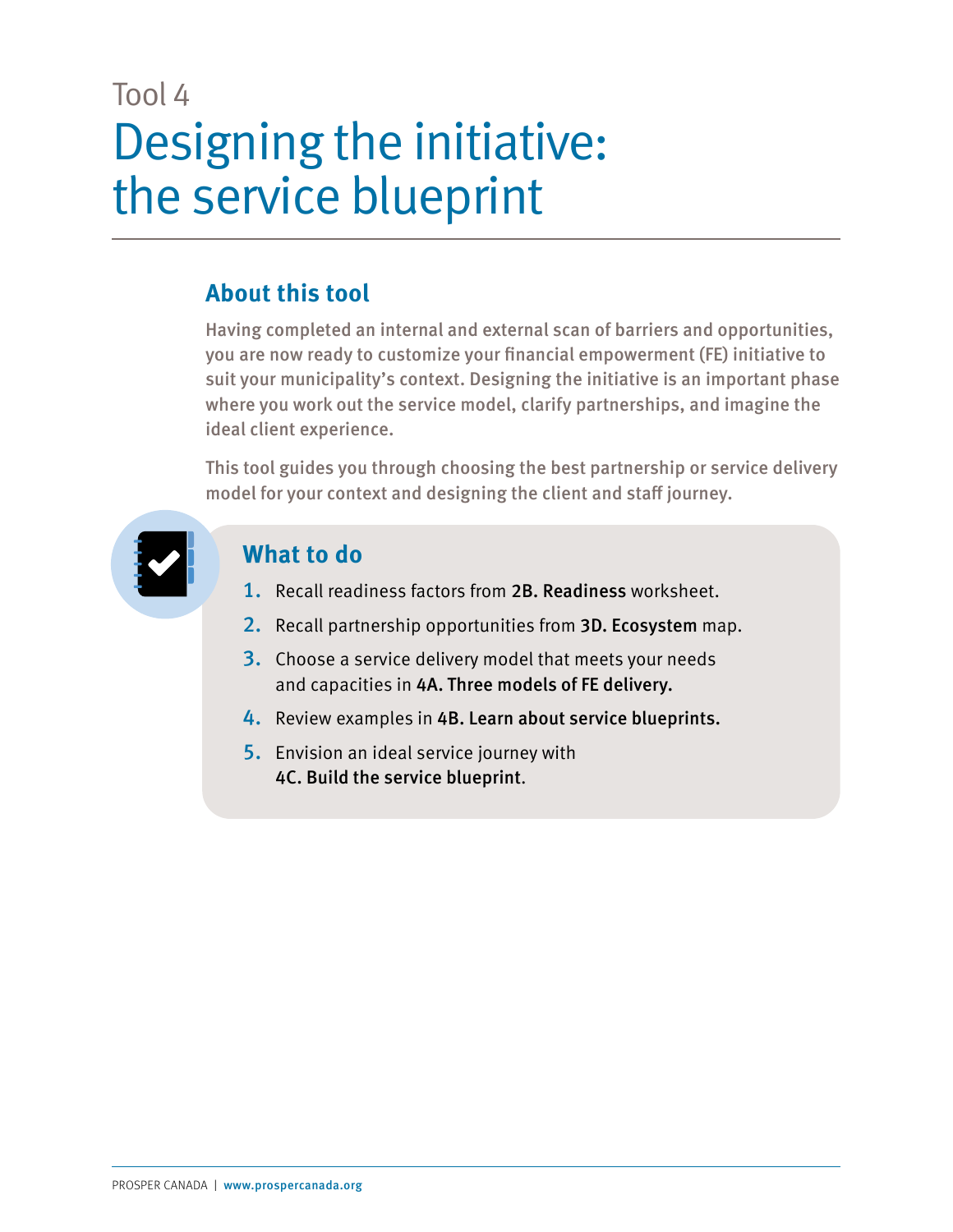## 4A. Three models of FE delivery

It is important to understand FE not only as a menu of FE service options (e.g. tax filing, benefit navigation, financial counselling, etc.), but also in terms of an appropriate delivery model.  $\frac{1}{2}$ nt navigation, financia to provide greater access. cases vunselling,

**and partner-led FE**

Keep in mind there is no "right way" to embed FE. You can use any combination of the approaches, depending on capacity and need. To help visualize, consider how tax filing supports might work in each model.



#### **Tax filing?**

**Municipal staff deliver the tax filing** intervention, with community partners serving as channels for referral.

• For example, simple cases only, annual supports… simple tax wins!

**Partner organizations** deliver the tax filing intervention, with municipal staff and offices operating as channels for awareness-building and referral.

• For example, simple & complex cases, ongoing supports… partner power!

**Both community partners and municipal** offices deliver tax filing services, perhaps seeking to specialize between them or divide up the workload to provide greater access.

• For example, simple & complex cases, rolling/annual supports… teamwork, dreamwork!

**Which model best suits your municipality's needs, capacities, and opportunities? Brainstorm the ideal model for your municipality.**

Model

Partner(s):

Key features: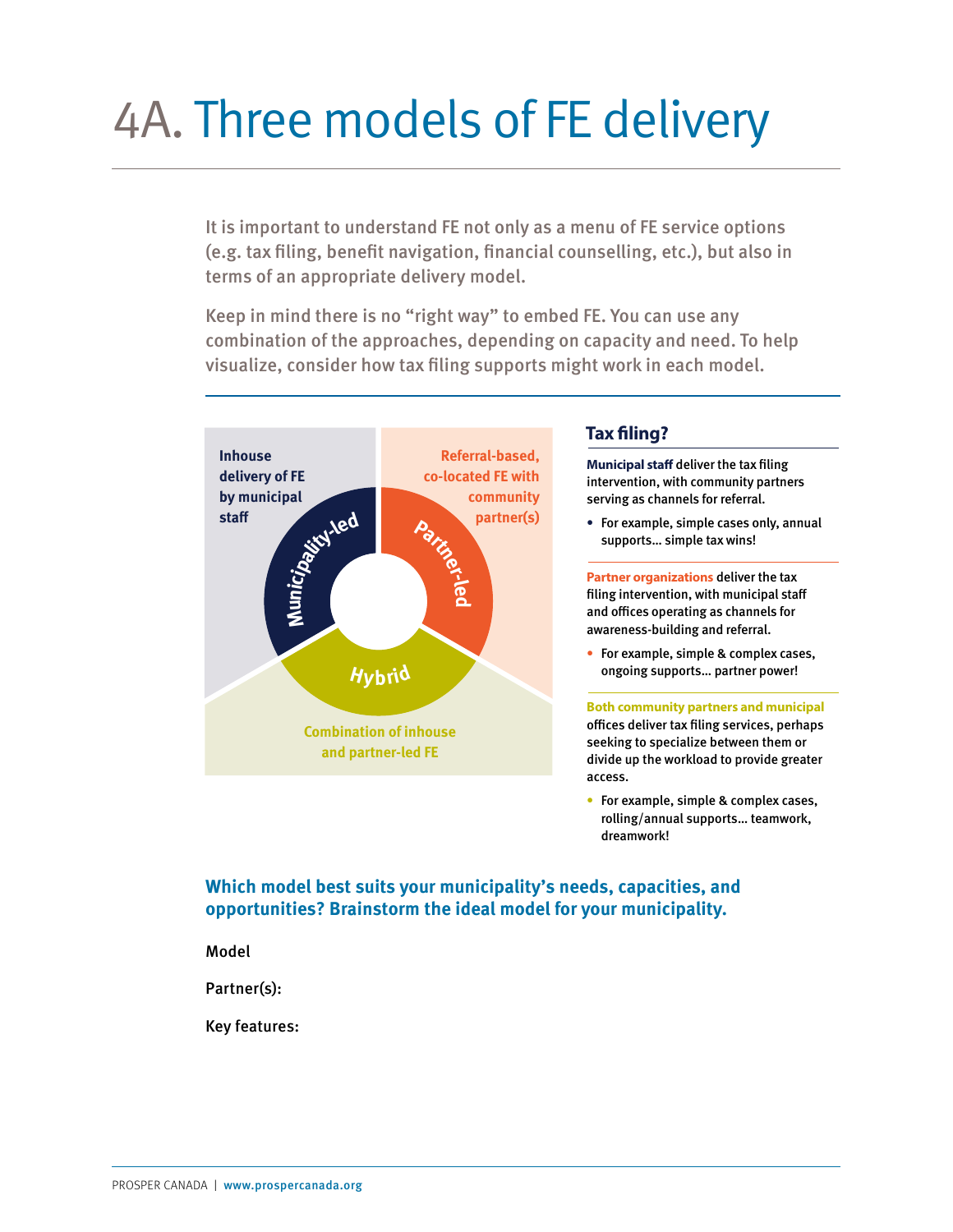### 4B. Learn about service blueprints

#### **What is a service blueprint?**

Service blueprints allow you to map out how the whole service will work by breaking down each step and identifying the touchpoints, tools, systems, and supporting structures needed within that step. While you can use blueprints to showcase your current model of delivery, a future state blueprint allows you to imagine an ideal journey and show the linkages between different stakeholders across that journey.

#### **How to read a service blueprint**

- The top row of the blueprint typically shows common journey stages a client undergoes. For example, in the Toronto sample blueprint below, the municipality identified Intake and assessment, Preparation and handoff, service delivery, and follow-up as the 4 main stages of the client's journey.
- Below the top row, the blueprint outlines an ideal client journey. Linking into that ideal client journey are a set of supporting actions, infrastructure, and policies enabled by City and community agency partner teams.
- Arrows throughout the map demonstrate the client flow, linkages into that flow from supporting teams, as well as integration points within City income-geared and/or benefit programs and community agency partners.
- Visualizing frictions or challenges within a client's service journey can be useful in identifying and highlighting points in the service flow where a client might "fall out" or "get stuck" in their tax filing journey.

#### **Sample service blueprints**

These blueprints were created to map out two unique FE services. Review these to see examples of tools, touchpoints, systems, etc. that other municipalities have found helpful to include in their models. Each blueprint takes a different approach to visualizing the ideal journey.



Virtual Self-File. This blueprint was created by two community organizations to imagine how they might support individuals to file their taxes remotely in the midst of the COVID-19 pandemic. This type of service blueprint emphasizes the key touchpoints and tools required to make each step a success.



**Toronto.** This municipality used the blueprint to map out a coordinated tax filing service with a community partner. They chose to focus more on the actions taken by each actor (including the client) to visualize who does what, when, and how.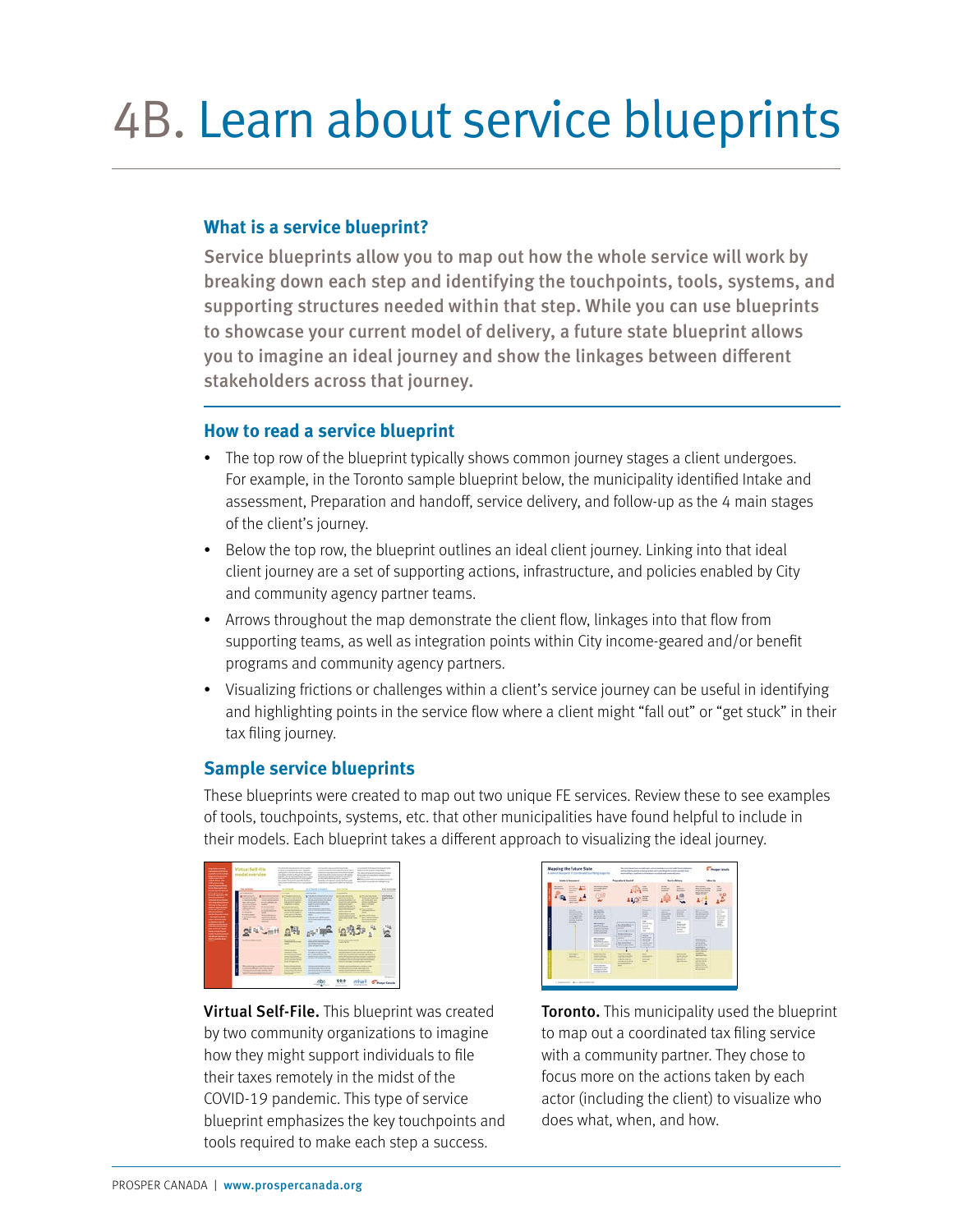# 4C. Build the service blueprint

Once you have a sense of the delivery model, work with colleagues, partners, and potential clients of the service to imagine the ideal service experience, using the template in this section. You can adapt the template and map out the elements that will be important in your service model.

In talking with several jurisdictions delivering municipal supports over the last year, we have learned that a client's journey might be grouped into five phases:

- 1. Discover
- 2. Intake and assessment
- **3.** Preparation and (where applicable) handoff
- 4. Service delivery
- 5. Follow-up

#### **Example: Ideal service journey**



#### **Discover**

Dana's caseworker realizes that Dana hasn't filed last year's taxes, and identifies that Dana can get support for that – the caseworker uses the Benefits wayfinder tool with Dana to identify possible income sources that tax filing can 'unlock'.

#### **Intake and assessment**

In a deeper conversation, the caseworker learns more about Dana's situation, using an assessment tool to determine whether her situation is simple and therefore if the caseworker can help them directly; it's not, so they recommend that Dana sign up for a community clinic in April.

#### **Preparation, and in some cases handoff**

The caseworker completes a referral and schedules Dana for a session; the community partner has a predetermined checklist of preparation materials, which the caseworker shares with Dana; the caseworker also checks in with Dana prior to the session to make sure they're ready.

#### **Service delivery**

During the session, the community partner provides robust support to Dana, helping to work through past year taxes and around a complicated family situation.

#### **Follow-up**

After the session, the community partner offers to have a three-way call on next steps with Dana's caseworker, if Dana chooses.